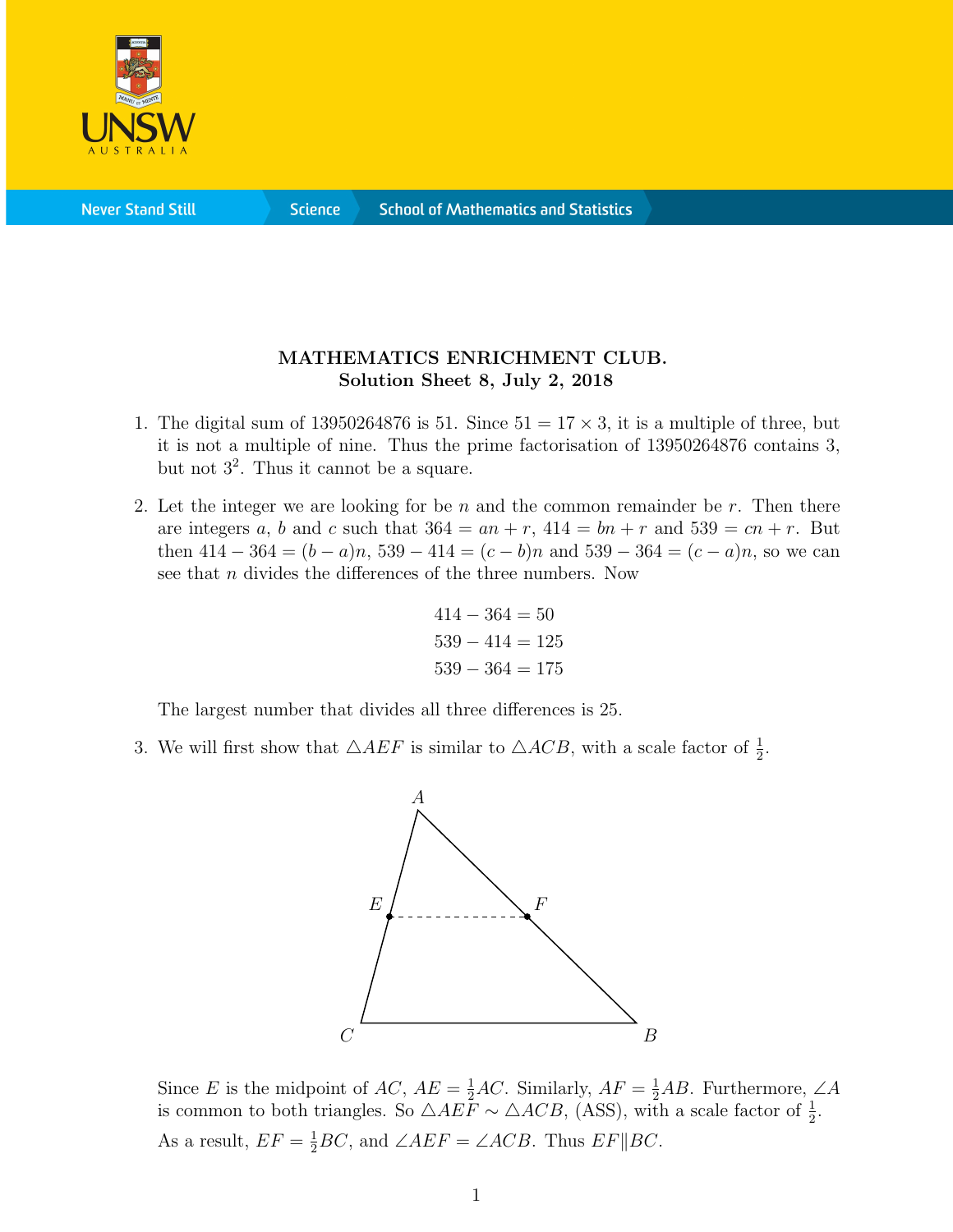4. Since acute angled triangles exist, we know that there are convex polygons with at least three acute angles.

If the interior angle of a polygon is acute, then the exterior angle must be obtuse. The sum of the exterior angles of a convex polygon is 360°. As the sum of four numbers greater than 90 is greater than 360, a convex polygon must have less than four acute angles. Thus three is the largest number of acute angles that a convex polygon can have.

5. Let a and b be integers such that  $a^3 = x +$ √  $\sqrt{x^2+1}$  and  $b^3 = x -$ √  $x^2+1$ . Then  $\sqrt[2]{x+}$  $\frac{a_1}{a_2}$  $\overline{x^2+1}+\sqrt[3]{x-1}$ √  $\overline{x^2+1} = a+b = y$ , where  $y \in \mathbb{Z}$ . Now

$$
(a+b)^3 = a^3 + b^3 + 3ab(a+b),
$$

but

$$
a^{3} + b^{3} = x + \sqrt{x^{2} + 1} + x - \sqrt{x^{2} + 1} = 2x
$$
  
\n
$$
ab = \sqrt[3]{(x + \sqrt{x^{2} + 1})(x - \sqrt{x^{2} + 1})}
$$
  
\n
$$
= \sqrt[3]{x^{2} - (x^{2} + 1)}
$$
  
\n
$$
= \sqrt[3]{-1} = -1.
$$

Consequently,

$$
y^3 = 2x - 3y
$$
  
\n
$$
\therefore x = \frac{y^3 + 3y}{2}, \qquad y \in \mathbb{Z}.
$$

We can see that  $y^3$  and 3y have the same parity, and so x is an integer.

- 6. (a)  $\phi(12) = 4$  and  $\phi(30) = 8$ .
	- (b) We can think of  $\phi(n)$  as being the number of positive integers less than n which are not a multiple of a factor of n (except the factor 1). So if  $p$  is prime, its only factors are 1 and p. Thus  $\phi(p) = p - 1$ . For  $p^2$ , the factors are 1, p and  $p^2$ , so the multiples of the factors that aren't 1 are  $p, 2p, 3p, \ldots, p^2$ , of which there are p. So  $\phi(p^2) = p^2 - p = p(p-1)$ .

For  $p^3$ , the factors are 1, p,  $p^2$  and  $p^3$ . Multiples of the factors that aren't 1 are  $p, 2p, 3p, \ldots, p^2, (p+1)p, \ldots, 2p^2, \ldots, p^3$ . That is, a total of  $p^2$  factors. So  $\phi(p^3) = p^3 - p^2 = p^2(p-1).$ 

(c) Using the same method as above, the factors of  $pq$  are 1,  $p$  q and  $pq$ . The multiples of the factors that aren't 1 are  $p, 2p, \ldots, qp$  (q multiples) and  $q, 2q, \ldots, pq$  (p multiples), but we don't want to count pq twice. So  $\phi(pq) = pq - q - p + 1 =$  $(p-1)(q-1)$ .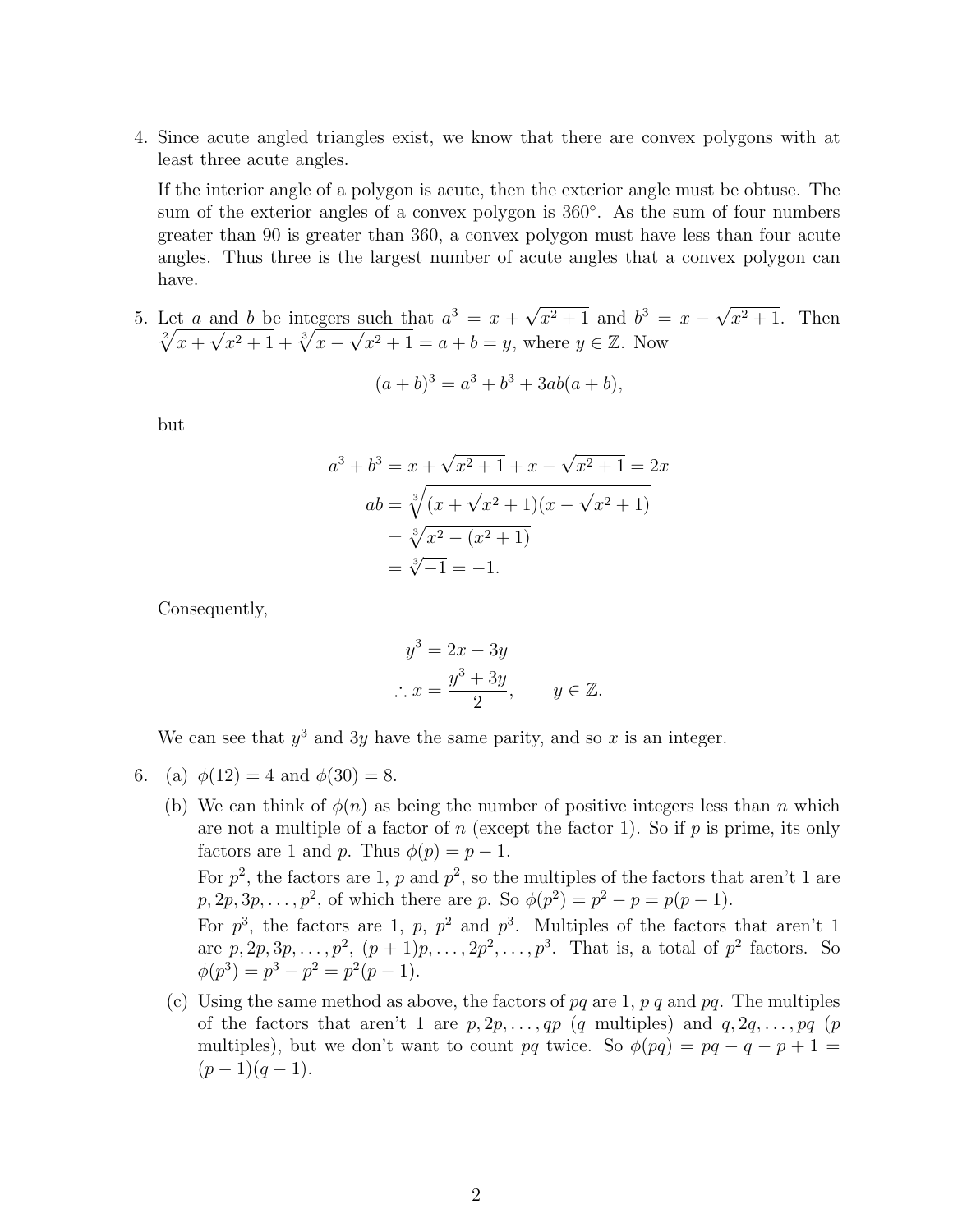## Senior Questions

1. (a) Expanding the right hand side,

$$
(n2 - 3n - 1)2 - 25n2 = n4 - 2n2(3n + 1) + (3n + 1)2 - 25n2
$$
  
= n<sup>4</sup> - 6n<sup>3</sup> - 2n<sup>2</sup> + 9n<sup>2</sup> + 6n + 1 - 25n<sup>2</sup>  
= n<sup>4</sup> - 6n<sup>3</sup> - 18n<sup>2</sup> + 6n + 1

(b) We can use the previous result to factorise  $n^4 - 6n^3 - 18n^2 + 6n + 1$ . So

$$
(n2 - 3n - 1)2 - 25n2 = [(n2 - 3n - 1) - 5n][(n2 - 3n - 1) + 5n]
$$

$$
= (n2 - 8n - 1)(n2 + 2n - 1)
$$

Now if  $n^4 - 6n^3 - 18n^2 + 6n + 1$  is prime, then one or the other of these factors must be one. But then either  $n^2 - 8n - 2 = 0$  or  $n^2 + 2n - 2 = 0$ , and in both cases,  $\Delta$  is not a square number, so there are no integer solutions.

2. From the graph below, we can see there are 7 real roots.



So

$$
f(x) = x - 3\pi(1 - \sin x)
$$
  

$$
f'(x) = 3\pi \cos x + 1
$$

We should probably use  $x_0 = \frac{\pi}{4}$  $\frac{\pi}{4}$  as a starting value. Then

$$
x_{n+1} = x_n - \frac{x_n - 3\pi(1 - \sin x_n)}{3\pi \cos x_n + 1}
$$

$$
x_1 = 1.04309281268308
$$

$$
x_2 = 1.08468800536226
$$

$$
x_3 = 1.08600204983348
$$

$$
x_4 = 1.08600338435583
$$

$$
x_5 = 1.08600338435721
$$